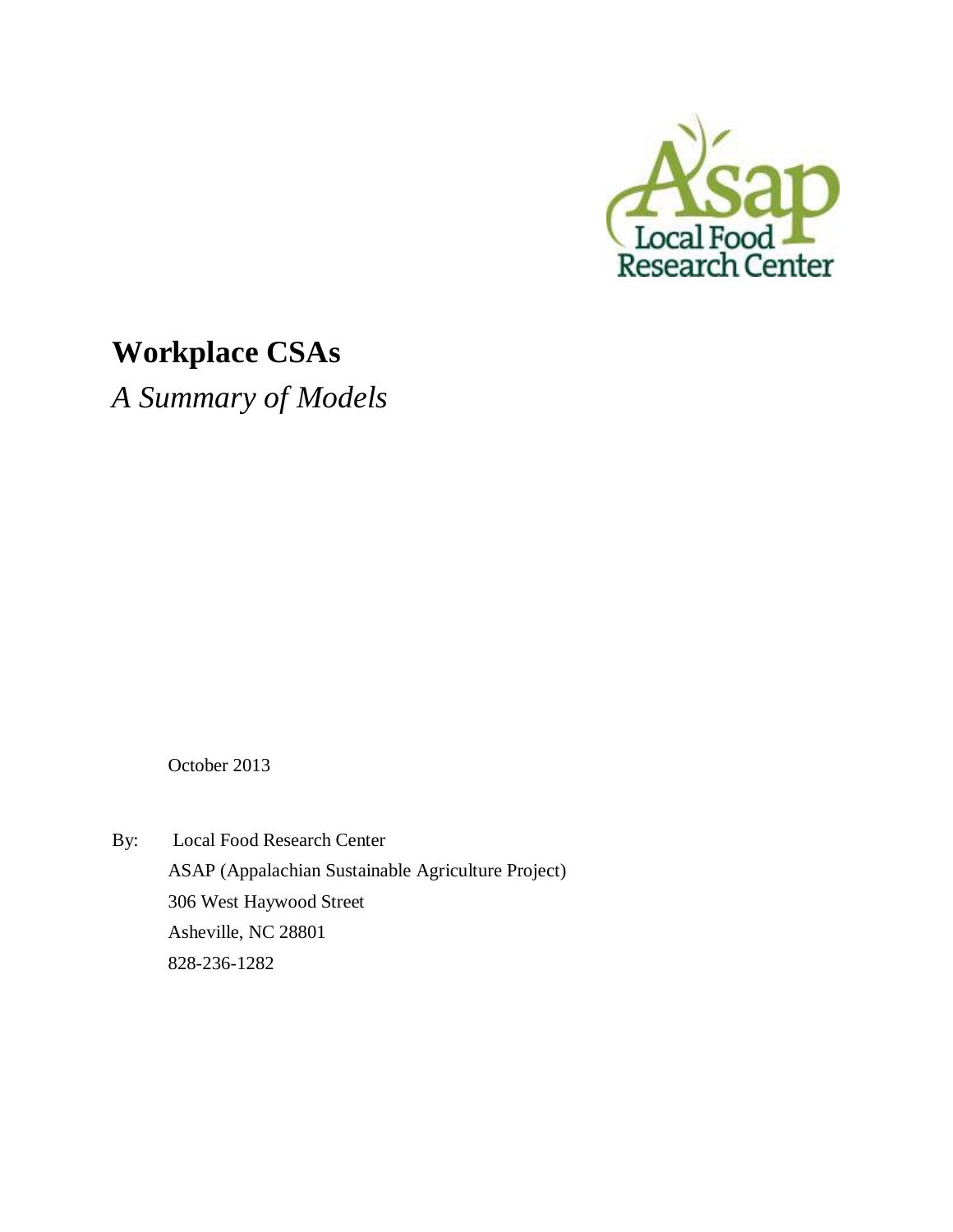## **About ASAP (Appalachian Sustainable Agricultural Project)**:

ASAP has been a national leader in the local food movement for more than a decade. ASAP's mission is to help local farms thrive, link farmers to markets and supporters, and build healthy communities through connections to local food. The organization's work includes a broad array of planning, communication, grassroots organizing, research, and advocacy in order to generate awareness and increase consumer demand for local food and farms, develop the regional capacity to support local farms, expand the availability of locally grown food, and foster systemic change in agriculture and the food system.

[www.asapconnections.org](http://www.asapconnections.org/)

This report is based work supported by the Farmers' Market Promotion Program (FMPP) Grant Program, Agricultural Marketing Service, USDA, under award No. 12-25-G-1380. Any opinions, findings, conclusions, or recommendations expressed in this publication are those of the author(s) and do not necessarily reflect the view of the U.S. Department of Agriculture.

Suggested Citation: Local Food Research Center. "Workplace CSAs: A Summary of Models." Asheville, NC. Appalachian Sustainable Agriculture Project, 2012.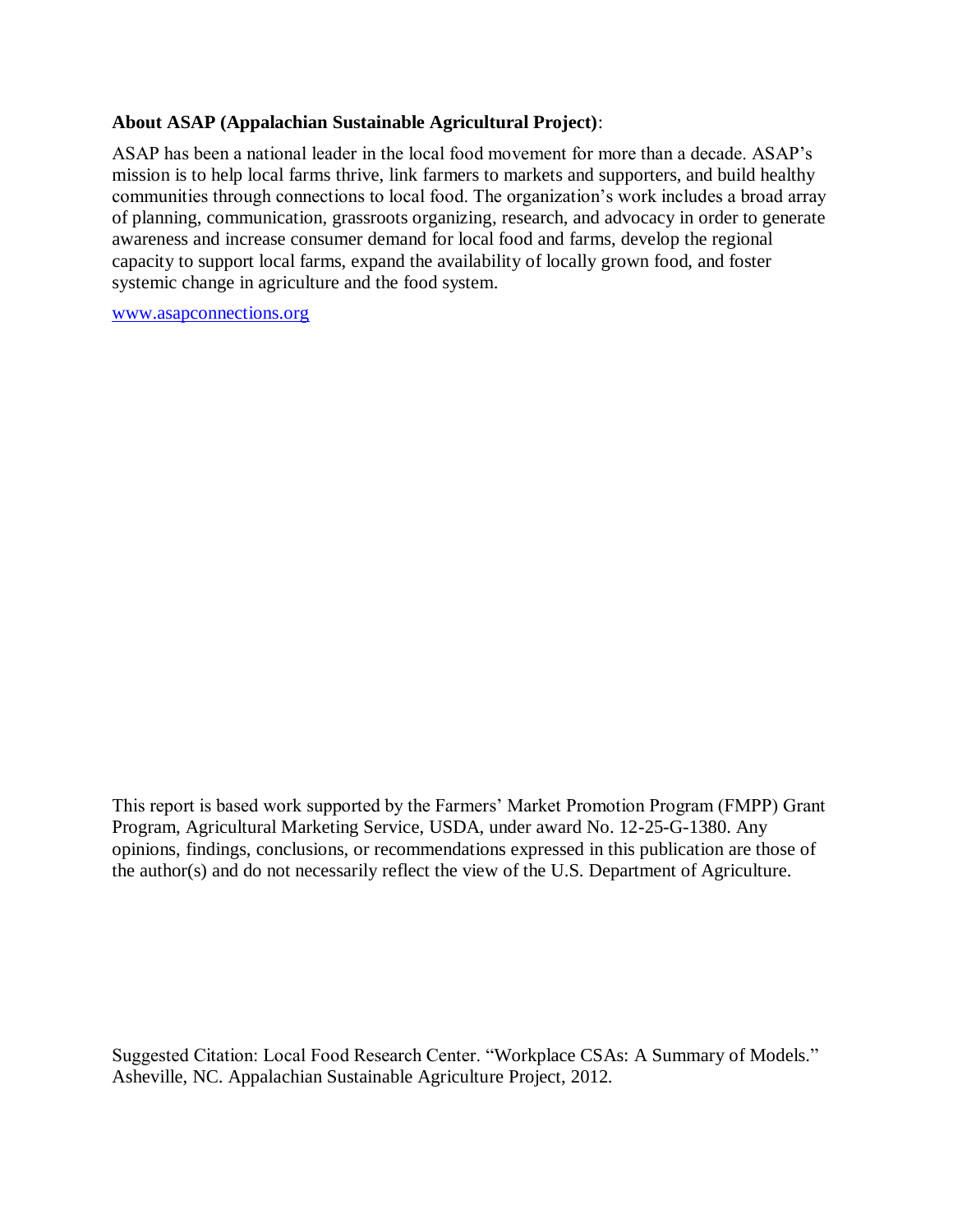This report summarizes research conducted from November to December 2011 to identify workplace CSA models in practice in the United States. A total of 14 models were identified and their structures were divided into five workplace CSA categories: (1) businessmodels, (2) institutional models, (3) residential models, (4) mobile CSAs and farm cooperative models, and (5) other program models.

The workplace CSA models included in this report were found through general web searches. The models cover a variety of workplace CSA structures, from corporations looking for ways to promote health and wellness among employees,to mobile CSA cooperatives looking to expand market opportunities for local farmers, to state-wide programs focused on improving access to healthy foods by area residents. Though CSAs in the workplace are a relatively new trend in workplace wellness promotion, the projects covered here provide an assortment of successful models for businesses and initiatives interested in developing their own workplace CSA models.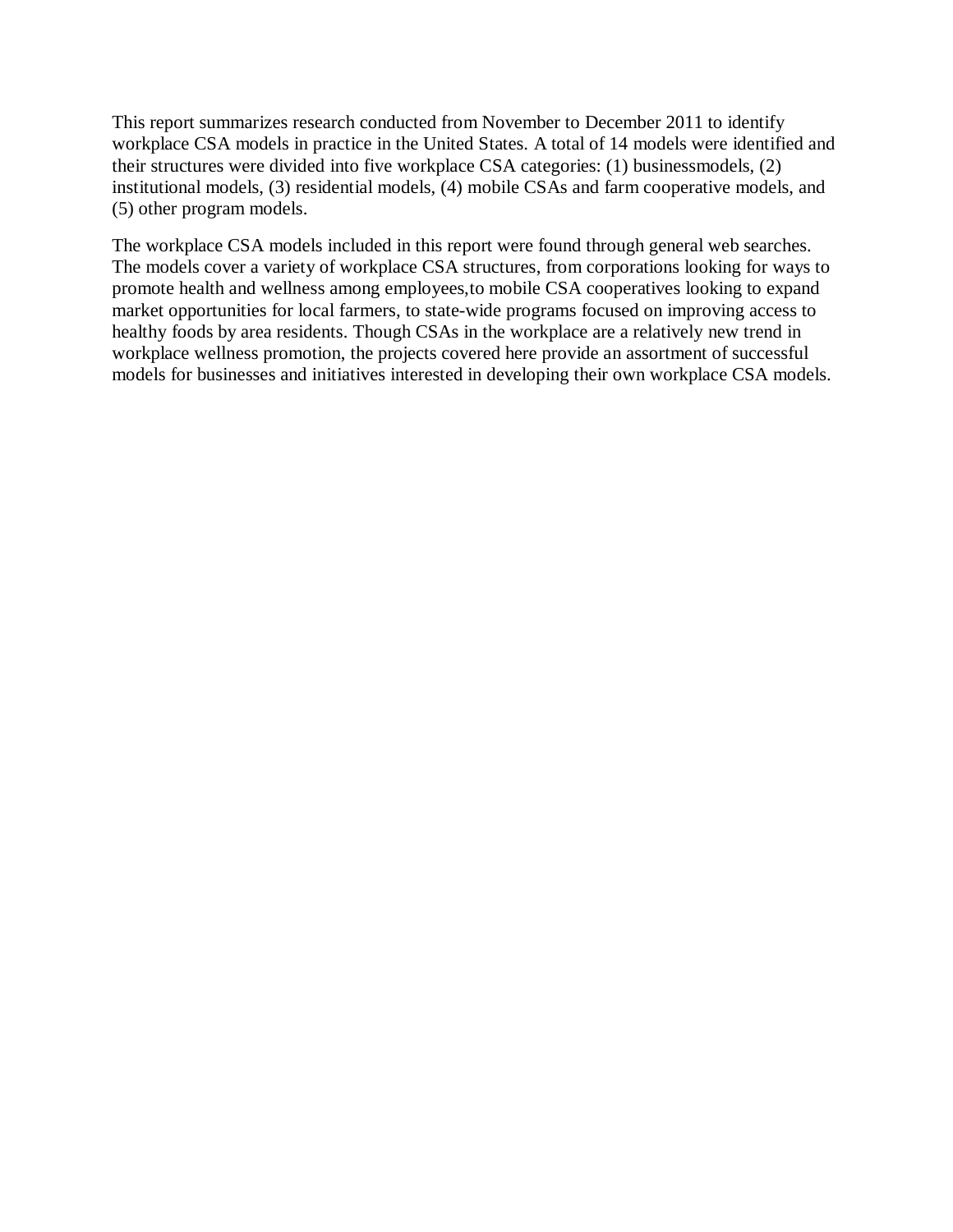## **Why Workplace CSA's?**

 $\overline{a}$ 

Community Supported Agriculture (CSA) describes a method of off-farm direct marketing of farm products. In a traditional CSA model a customer pre-purchases a "share" of a farmer or farmer group's harvest before planting; the customer then receives a box of harvested products weekly throughout the growing season. CSA programs have been in operation in the United States since the mid nineteen-eighties and have seen rapid growth in popularity over the past decade. <sup>1</sup> As of 2007—the most recent year of publication—the United States Department of Agriculture reported that 12,549 farms in the United States market their products through a CSA.



*Figure 1. Location of CSA farms in the United States 2013. Image from Local Harvest*

Two of the major challenges facing farmers marketing their products through CSA programs are: (1) recruiting a sufficient number of customers each season and (2) navigating the logistics of delivering share boxes each week.<sup>2</sup> Workplaces can address both of these issues by providing a stable base of customers in one location, making workplace CSAs an economically attractive option for farmers.

In addition to the benefits this kind of CSA model can bring to farmers, companies can use workplace CSAs as a proactive approach to support health, wellness, and overall satisfaction among their employees. Workplace CSAs offer an affordable, convenient benefit to add to any wellness program. In return, employees gain access to fresh, local produce and the opportunity to support a local farmer or farmer group.

However, implementation of a CSA program that is fully-integrated into employees' benefits packages in a corporate or institutional setting can be difficult because of obstacles related to personnel, resources, contractual, time, and communications commitments. In their research into workplace CSA models in western Massachusetts, the CISA working group (Community Involved in Sustaining Agriculture) found that the perceived interest in workplace CSA participation among company employees often exceeded the capacity of Human Resource

<sup>&</sup>lt;sup>1</sup> Katherine L. Adam, "Community Supported Agriculture," (ATTRA-National Sustainable Agriculture Information Service, 2006), 1.

 $2^2$  Community Involved in Sustaining Agriculture, "Community Supported Agriculture for the Workplace: A Guide for Developing Workplace Community Supported Agriculture Distributions," (CISA, 2008), 7.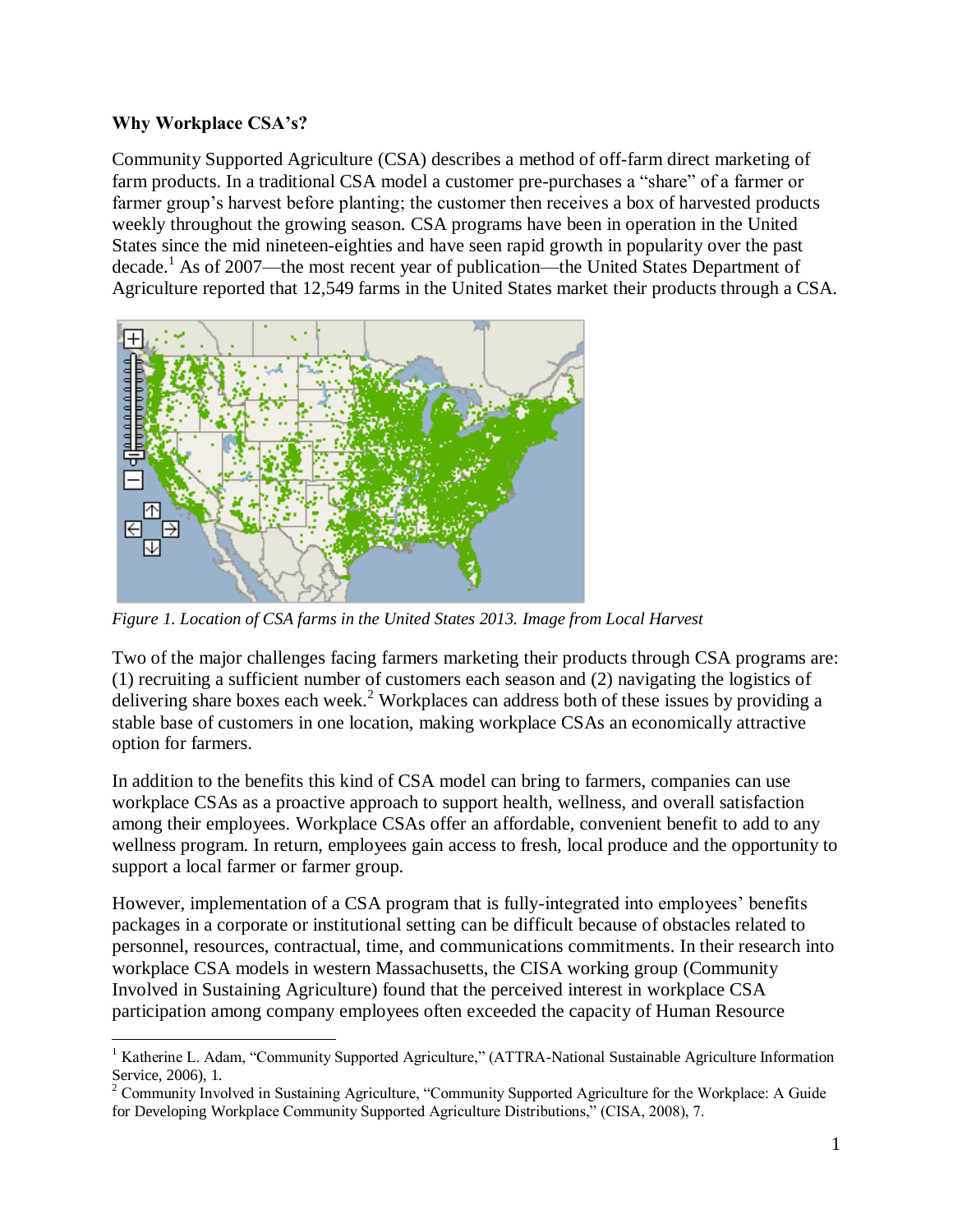departments to organize and sustain a program.<sup>3</sup>Companies often assume that a workplace CSA is a simple matter of asking a farmer to supply a weekly delivery of produce.In fact, a fully integrated workplace CSA program involves effective management of communications with the farmer and employees, a shareholder enrollment process, payment processing, departmental approval procedures, company policy navigation, and contingency plans.<sup>4</sup> Not all companies are up to the immense time commitment of a company-wide and company-run CSA program, so innovators from around the country have come up with modified workplace CSA packages to fit the needs of any Human Resource department.

The following sections present 14 workplace CSA programs from around the nation. These programs are meant to provide examples and inspiration to companies and employees interested in pursuing a workplace CSA program. The CSA models are divided into five categories: (1) business models, (2) institutional models, (3) residential models, (4) mobile CSAs and farm cooperative models, and (5) state funded program models.

## **Business Models**

## GE Analytical Instruments (Boulder, CO)

GE Analytical Instruments offers its employees a traditional CSA package provided by Grant Family Farms in nearby Wellington. Rather than run the program directly, the Human Resources department of GE primarily promotes the availability of the CSA program to employees, but it is up to the employees to pay for and manage their own share options on the farm's website.

Employees are able to purchase their CSA shares directly from the producer at a price set at the beginning of the growing season. For 22 to 26 weeks, depending on the package employees order, the farmer delivers fresh boxes of certified organic root crops, greens, herbs, peppers, green beans, and eggplant to a drop-off point on the GE campus. In this arrangement, the farm takes on the bulk of the responsibility of communicating with GE's employees about special events at the farm, the content of the boxes, and important ordering information. The farm offers a variety of ways for CSA members to stay up-to-date on farm activities and box contents, including a weekly newsletter, blog, and online web store.

Workplace CSAs like those between GE Analytical Instruments and Grant Family Farms are sustained by a well-organized, established CSA farm that is able to offer a high level of support and resources. As a result, the resource and time requirements on the part of the business' Human Resource department are greatly reduced.

For more information see: [http://www.denverpost.com/business/ci\\_15581786](http://www.denverpost.com/business/ci_15581786)

 3 Ibid., 9.

 $4$ Ibid., 16.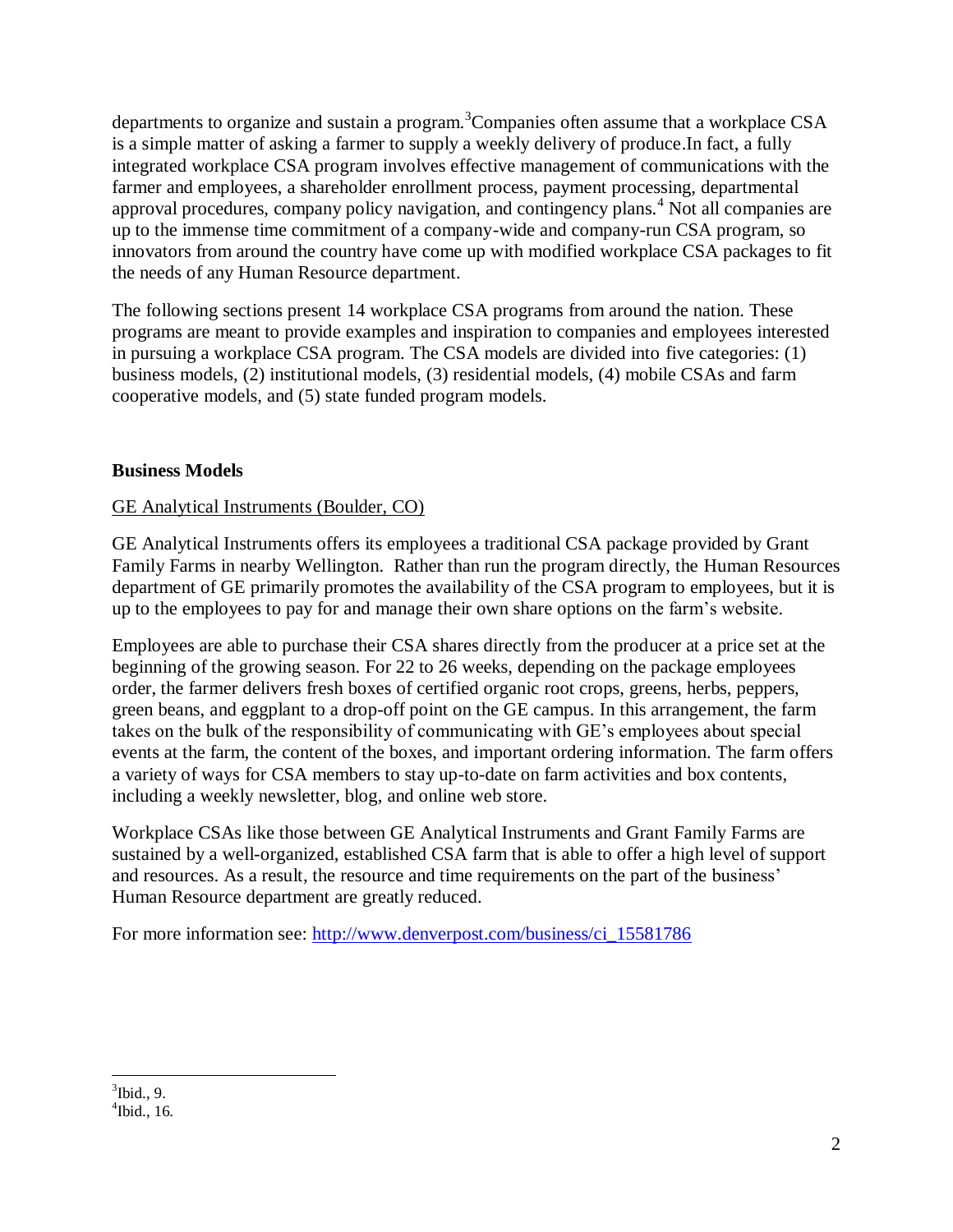## HealthPartners (Bloomington, MN)

The HealthPartners workplace CSA grew out of a HealthPartners Research Foundation project, which aimed to study the impact of CSA's on employee health. HealthPartners collaborated with Featherstone Farms of Rushford Village to provide 400 participants with fresh organic produce and herbs. Though HealthPartners staff promotes the CSA program and coordinates employee participation, the employees are responsible for purchasing their own whole or half shares, or they can split the cost (and boxes of produce) among their co-workers.

Like the GE Analytical Instruments CSA program, the HealthPartners workplace CSA also shifts the burden of operation to the farm. In their workplace CSA model it is the role of Featherstone Farm to take on all tasks involving the enrollment process, payment processing, delivery scheduling, and communications of the CSA program. HealthPartners Human Resources staff is solely responsible for promotions and authorization from the company to conduct a workplace CSA program.

For more information see: [http://communityofaplate09.wordpress.com/tag/community](http://communityofaplate09.wordpress.com/tag/community-supported-agriculture/)[supported-agriculture/](http://communityofaplate09.wordpress.com/tag/community-supported-agriculture/)

## Research Triangle Institute International CSA (Durham, NC)

Research Triangle Institute International (RTI) coordinates a multi-farm CSA program in the heart of Research Triangle Park. Brinkley Farms, Britt Farms, and Locals Seafood deliver fresh vegetables, fruits, cheeses, eggs, meats, firewood, jams, honey, baked goods, cut flowers, seafood and more every Thursday to CSA members who work at the Park or live nearby.



RTI supports the workplace CSA program by screening and selecting farmers to participate in their workplace CSA and then compiling and listing all of the information about the CSA vendors on their website. It is up to individual patrons to sign up with the producer of their choice, but the RTI website manages the links to sign-up forms and prepay information. In addition, RTI human resources staff coordinate a yearly "sign-up event" to encourage Park employees and nearby residents to join the program. RTI staff is also in charge of coordinating farmer delivery. Though the farms themselves are responsible for keeping track of CSA participation and payment information, RTI staff assumes a major role when it comes to the workplace CSA's organization and promotion.

For more information see:<http://www.rti.org/csa/index.cfm>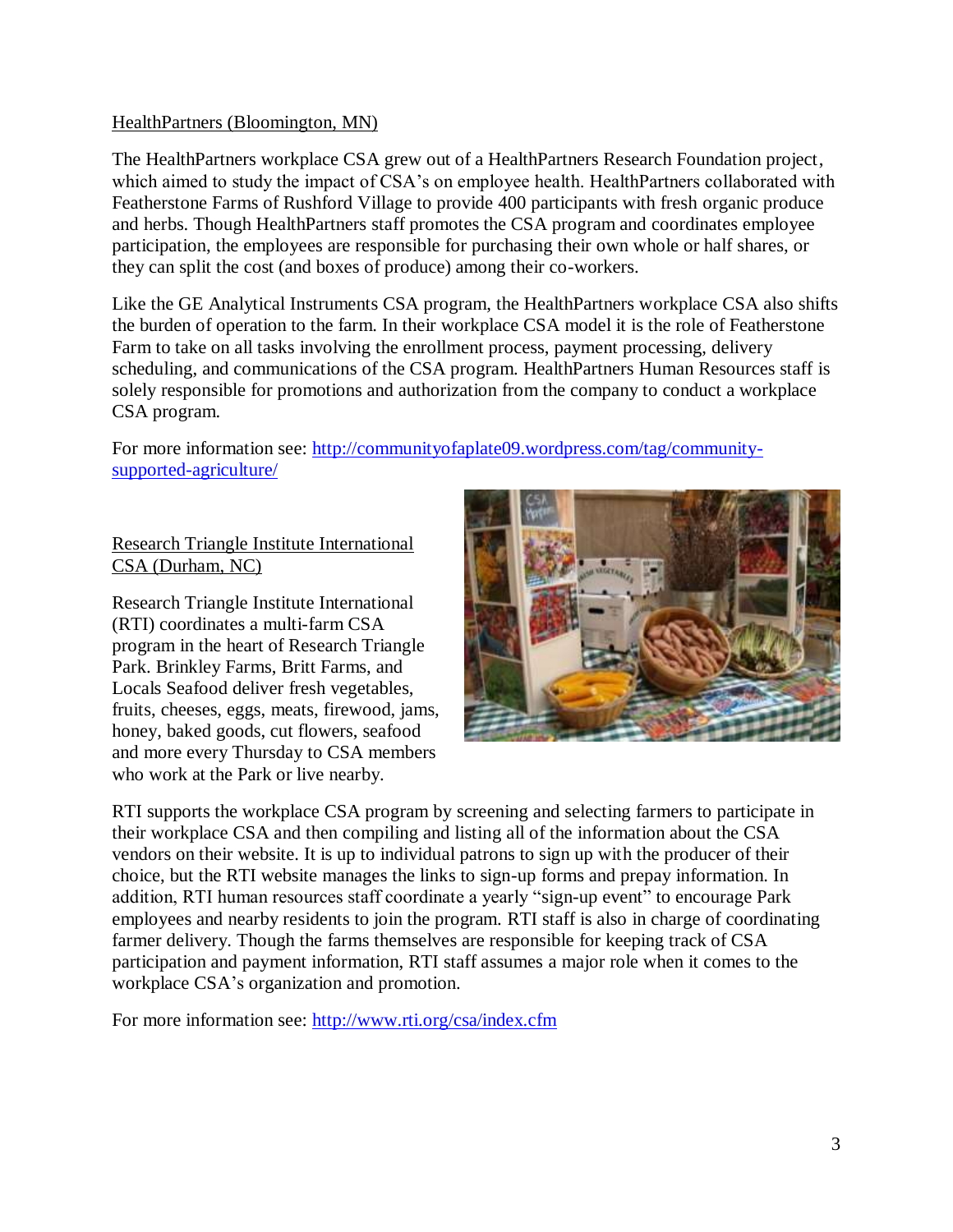## Duke Mobile Farmers Market (Durham, NC)

The Duke Mobile Farmers market was created for busy professionals. Managed by LIVE FOR LIFE, the mobile market is a way to provide fresh, local produce to Duke employees unable to attend the Duke Farmers Market.

LIVE FOR LIFE staff selects vendors for the program based on an application process, and coordinates farmer drop-off locations. They also distribute farmer fact sheets and manage online profiles for the vendors detailing their product listings, pick-up locations, and cost and payment options. Employees can sign up with as many of the vendors as they would like, though registration and payment are handled directly by each farmer.

Unlike many other workplace CSAs, the Duke Mobile Farmers Market is able to offer product year round. The twelve farms that make up the program have been specially selected—with help from North Carolina Agricultural & Technical State University's Cooperative Extension Program—for their ability to provide product year round with season extension techniques.



# **Institutional Models**

Highland General Hospital (Oakland, CA)

Highland General Hospital began its CSA program as a way to promote health and wellness among employees and patients. Using funding from the hospital's Physician Foundation, and with support from the California Endowment funded Healthy Eating, Active Communities Initiative, the hospital partnered with West Oakland's Peoples Grocery to have a truckload of fresh fruits and vegetables delivered to the hospital each week.

People's Grocery, which is a community-based organization that operates a network of food projects in West Oakland, runs the GRUB Box, a flexible CSA program that allows members to choose from a variety of subscription packages and then delivers produce on a weekly or biweekly basis.

For \$24 per box, Highland General Hospital staff members receive 12 to 14 pounds of fresh produce. Additionally, the hospital has structured the program so that part of the payment for each share goes toward helping to subsidize a free or reduced-price produce box for low-income patients. The hospital promotes the program by offering free samples of produce to department personnel to try, as well as providing cooking demonstrations for staff to teach them different ways to prepare the fresh produce.The partnership between Highland General Hospital and People's Grocery is viewed as another way that hospital doctors and staff promote a culture of wellness in their community.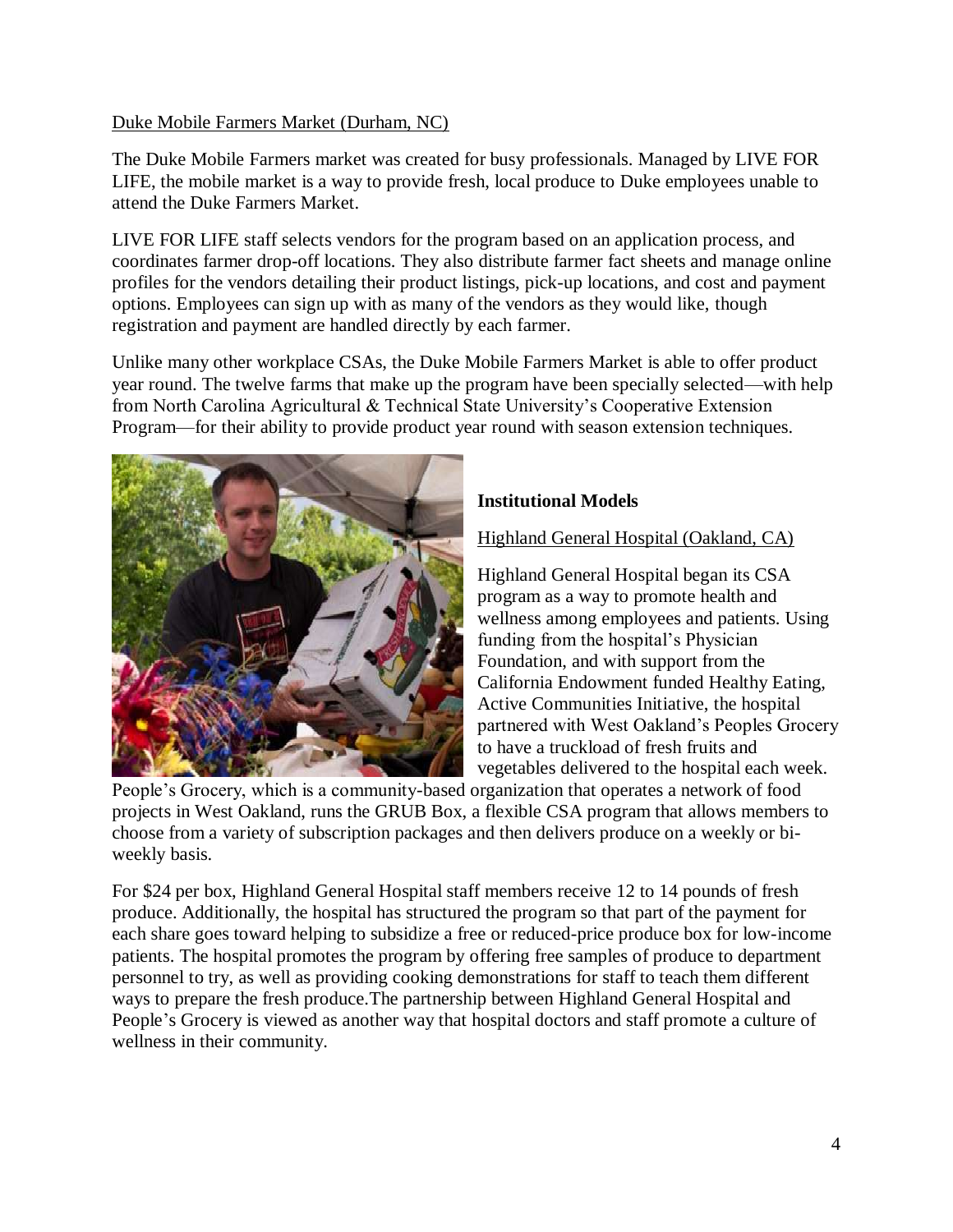For more information see:<http://www.californiaconvergence.org/gallery/story/oakland-hospitals> or [http://oaklandlocal.com/article/highland-hospital-peoples-grocery-partner-affordable-produce](http://oaklandlocal.com/article/highland-hospital-peoples-grocery-partner-affordable-produce-grub-box)[grub-box](http://oaklandlocal.com/article/highland-hospital-peoples-grocery-partner-affordable-produce-grub-box)

## Colorado State University CSA (Fort Collins, CO)

Colorado State University, Colorado's land-grant university, offers programs in specialty crop production that teaches students about fruit and vegetable production systems and market opportunities for specialty crops. In 2005, the Specialty Crops Program began a CSA program on campus to provide the organic produce that students grow in class to the university community.

The CSA program, though run by the university, is open to anyone who wants to participate. CSA members sign up using an online form and receive weekly newsletters from the student producers with information on the vegetables in their shares, producer profiles, and upcoming events on the farm. The shares are delivered weekly to the campus's Plant Environmental Research Center (PERC) where shareholders have the option of picking up a traditional preprepared box or choosing their own mix "farmers market style." The weekly event at PERC offers another opportunity for shareholders to learn about how their food is grown and who grows it, and it is an opportunity for students to practice the skills they have learned in their marketing classes.

For more information see:

[http://www.specialtycrops.colostate.edu/CSU\\_CSA/SCP\\_csu\\_csa\\_members.htm#newsletters](http://www.specialtycrops.colostate.edu/CSU_CSA/SCP_csu_csa_members.htm#newsletters)

# Earth Ethics Institute Miami Dade College's CROPS (Miami, FL)

CROPS or Community-Rooted Organic Produce Services is a collaboration between the Earth Ethics Institute (EEI) and the Center for Community Involvement of Miami Dade College. Marketed as an organic food buying club, this workplace CSA is available to students and employees at Miami Dade College on a first come, first serve basis.

The CROPS program is unique in that it does not partner with specific farms to provide organic produce to shareholders. Instead,the food purchasers for the program buy from a variety of farms and wholesalers in Florida and the Southeast to meet their primary goal of providing fresh food to members. Aside from the procurement practices, the CROPS program is run much like other workplace CSAs. Members pay in advance on a bi-weekly basis; share cost is based on a sliding scale. Participants can purchase half or full shares and have the opportunity to purchase additional items each week at the pick-up locations. Student volunteers assemble the bags of produce from the main shipment, and shareholders can pick up their bags from any of four Miami Dade campuses.

For more information see[:http://www.mdc.edu/environethics/crops.asp](http://www.mdc.edu/environethics/crops.asp)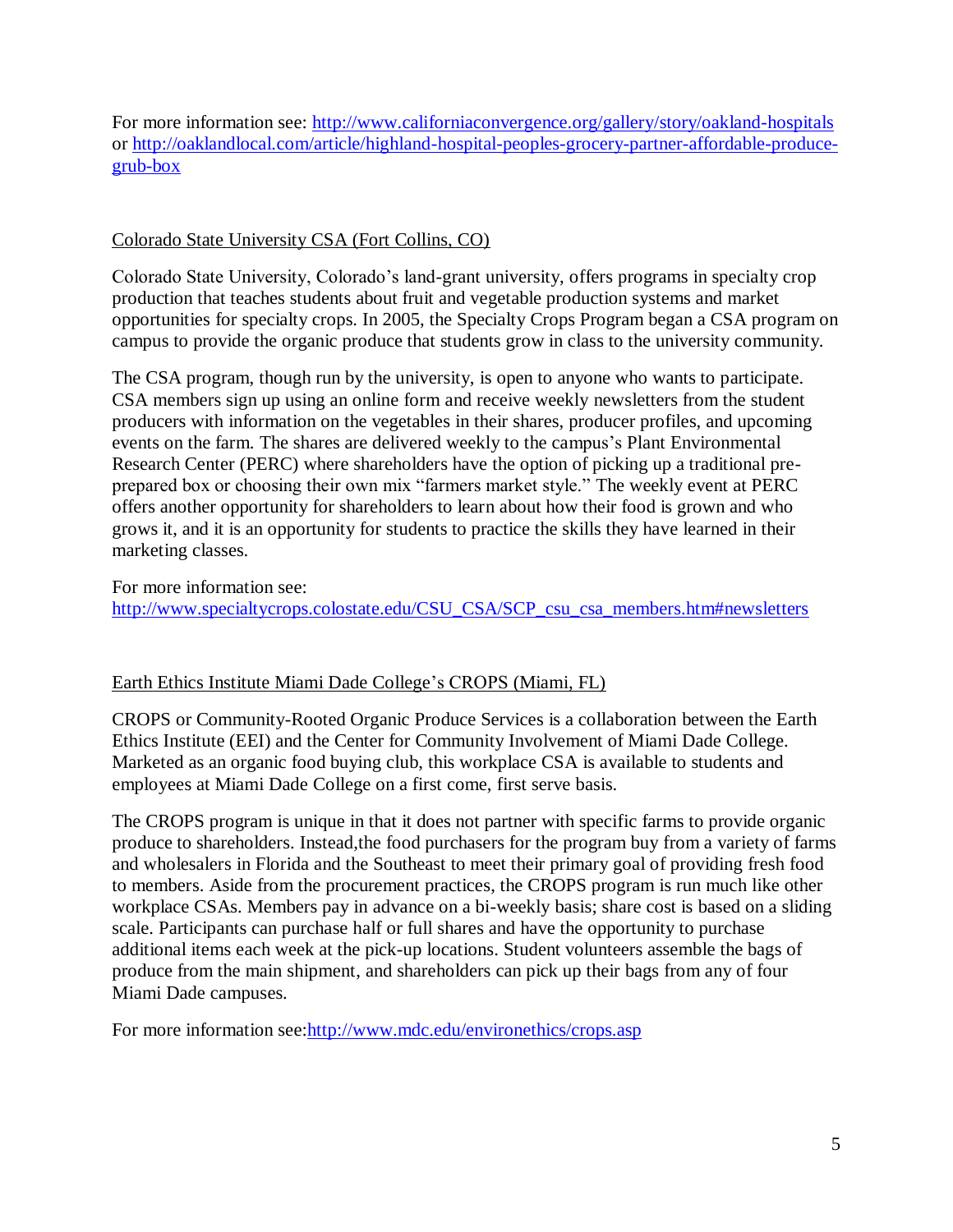## NYC Council CSA (New York, NY)

In 2011 New York Council Speaker Christine C. Quinn decided to implement a CSA program to provide a positive example of her FoodWorks initiative to improve New York City's food system. The building that houses New York's City Council is also home to the New York State Senate, the New York State Assembly, and the New York City Housing Authority, providing an ample number of potential participants for a CSA farm.

Following a traditional CSA model, anyone who works in the 250 Broadway building is able to pre-purchase a 22 week fruit and/or vegetable share directly from Norwich Meadows Farm of Norwich, New York, and the farm delivers the shares to the building once per week. Since the idea for the CSA program originated with the City Council, Christine Quinn and her employees take on the bulk of promoting and supporting the program for the building's share recipients. However, as is the case with many workplace CSA programs, the logistics and management aspects of the program fall to Norwich Meadows Farm.

For more information see[:http://council.nyc.gov/html/pr/042011freshprod.shtml](http://council.nyc.gov/html/pr/042011freshprod.shtml)

# **Residential Models**

Albanese Organization (New York, NY)

The Albanese Organization is a New York City Real Estate Development and Management company that offers three of its apartment building residents the opportunity to sign up for CSA shares from Vermont-based Holton Farms.

This residential CSA program was originally set up by the Albanese

Organization and is still promoted to residents by the Organization, but management of the subscription process is a direct interaction between residents and Holton Farms. Unlike other workplace CSA models, customers of this program have the added benefit of being able to customize their weekly orders through Holton Farm's online web portal, which offers a range of produce, meats, and dairy products to customers.

In addition to weekly deliveries of CSA shares, the Albanese Organization's model is unique in that Holton Farms provides a mobile produce truck that sets up outside each apartment building over the weekend to offer fresh fruits and vegetables to the entire community

For more information see: http://www.psfk.com/2010/10/nyc-apartment-buildings-receive[exclusive-farm-to-table-deliveries.html](http://www.psfk.com/2010/10/nyc-apartment-buildings-receive-exclusive-farm-to-table-deliveries.html)

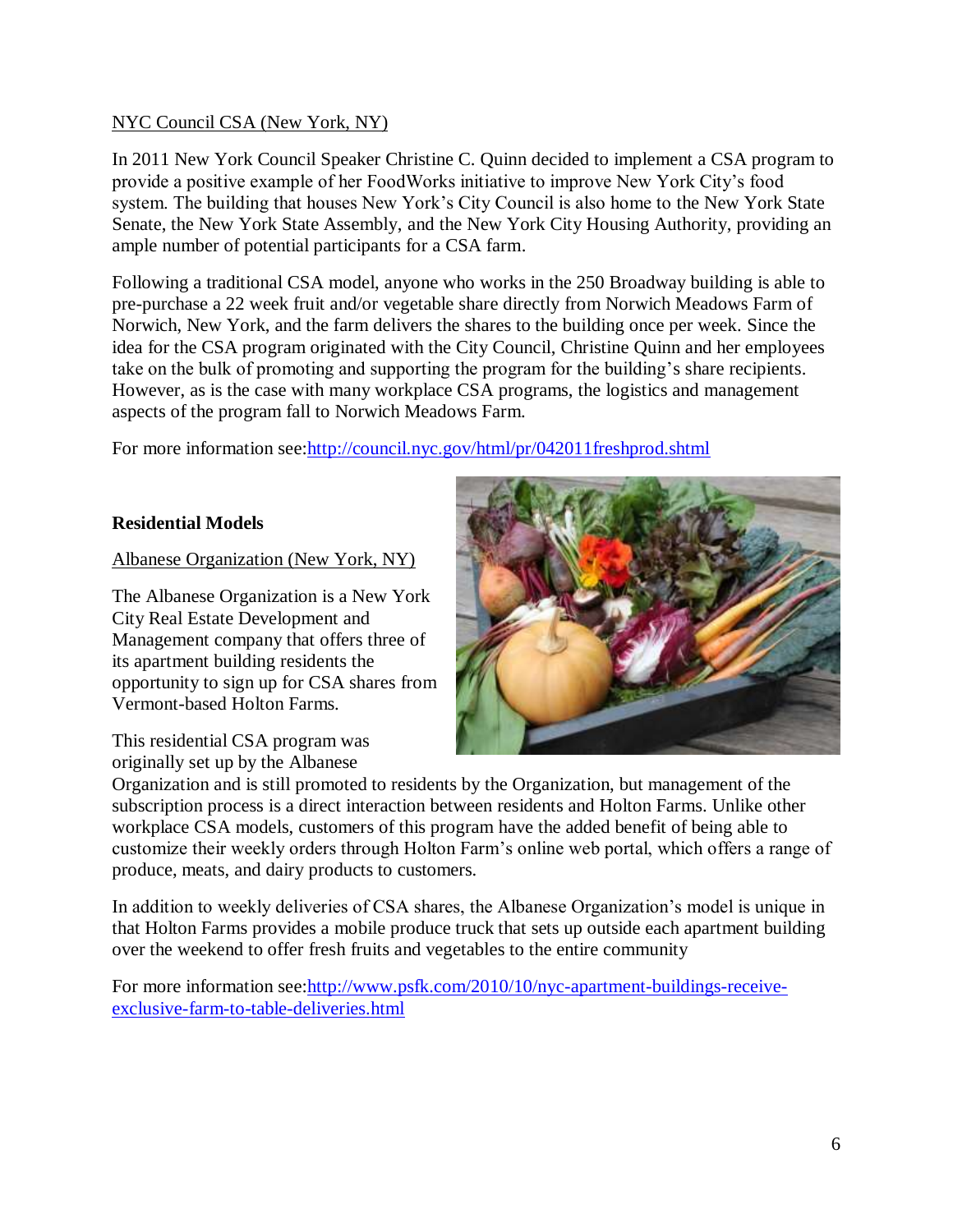## **Mobile CSAs and Farm Cooperatives**

## High Country CSA-A Project of Maverick Farms (Boone, NC)

The High Country CSA is a cooperative partnership of 10 organic farms and one organic farm cooperative all located in the High Country mountains of Western North Carolina. Because it is a cooperative, the High Country CSA is able to offer customers product year-round.

The High Country CSA program offers box drop-offs to area workplaces if at least 15 employees sign up for a share. For workplaces that do not have 15 employees, the cooperative encourages businesses to partner with neighboring firms to achieve the 15 person minimum. Workplaces are in charge of organizing participants and pooling everyone's pre-payments, but the High Country CSA covers the logistics of the promotion, payment processing, and delivery.

Current patrons of the program include the Watauga Medical Center (60 employee participants), the Appalachian District Health Department, and Watauga County.

For more information see[:http://highcountrycsa.org/](http://highcountrycsa.org/)

## Good Food Collective (Rochester, NY)

Like the High Country CSA, the Good Food Collective is a multi-farm CSA project made up of eight organic farms serving residents of Rochester, New York. In addition to their traditional Good Food CSA program that serves individual community members and families, the collective offers a "pre-boxed share" (PBS) program for employees of participating workplaces.

The collective currently has two workplace CSA delivery locations: Arnett Branch Library and Bausch and Lomb. Individuals and families who work at either of these delivery locations can sign up for a share through their human resources departments. The Good Food Collective works with both businesses and health insurance providers to customize opportunities for PBS shares, including consultations in ways that businesses can set up payroll deductions or by providing information on health insurance programs that offer subsidies to their clients for CSA memberships.

For more information see[:http://thegoodfoodcollective.com/](http://thegoodfoodcollective.com/)

#### Madison Area CSA Coalition (Madison, WI)

The Madison Area CSA Coalition offers one of the most unique workplace CSA programs currently in operation. The coalition is part of a joint effort between Madison area health insurance plans and Madison area CSA farms. Residents in the area covered by Group Health Cooperative of South Central Wisconsin, Physicians Plus, Unity Health, or Dean Health insurance plans are automatically enrolled in a subscription reimbursement program where, in exchange for ordering a produce share from a Madison Area CSA Coalition farm, employees are reimbursed up to \$100 (\$200 for families of two or more) for purchasing a share. Individuals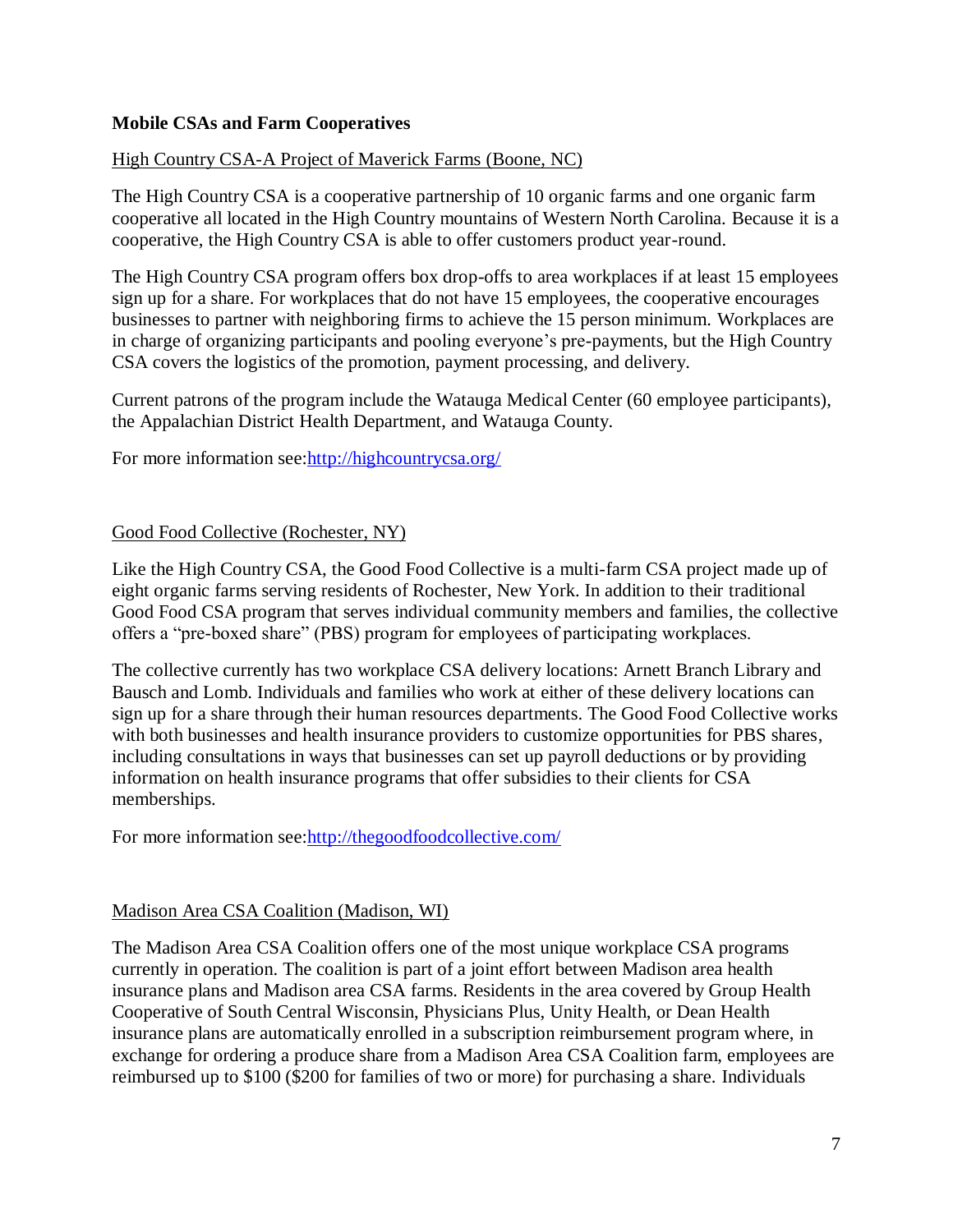sign up for their shares directly from the farm and fill out their insurance's Wellness Reimbursement Form each season to receive their rebate.

The Madison Area CSA Coalition program is a part of a larger project to promote health and wellness among Madison's residents. The program has been highly successful with both the insurance companies and businesses issuing newsletters, emails, and information packets to make sure that all persons eligible for the program are aware of the benefit and know how to use the service.

For more information see[:http://www.csacoalition.org/our-work/csa-insurance-rebate/](http://www.csacoalition.org/our-work/csa-insurance-rebate/)

# **Other Programs**



# Farm Fresh Rhode Island

Farm Fresh Rhode Island is a nonprofit based in Pawtucket, Rhode Island that works to connect local food and farms to community members and expand the capacity of the local food system in Rhode Island. One of their programs is the Veggie Box, a weekly program that sources fresh fruits and vegetables from 23 Rhode Island and Massachusetts farms and delivers shares, newsletters, weekly recipes, and farm stories to participating members. For site delivery, the program requires that at least 10 people purchase a share, making a workplace an ideal location for a drop-off point. Unlike the other CSA programs covered so far, the Farm Fresh Rhode Island program is able to accept Supplemental Nutrition Assistance Benefits (SNAP) Electronic Benefits Transfer as payment.

Employees of participating businesses can register for their shares on the Farm Fresh Rhode Island website. Local businesses including the Rhode Island Department of Health, Blue Cross Blue Shield, and Miriam Hospital all use the program to provide their employees with easy access to fresh, local produce.

For more information see[:http://www.farmfreshri.org/about/veggiebox.php](http://www.farmfreshri.org/about/veggiebox.php)

# Texas Department of State Health Services Farm to Work Initiative

The Farm to Work Initiative is not a traditional CSA program; employees of the Texas Department of State Health Services (DSHS) do not pre-pay for a season's worth of shares, but participate in a weekly ordering program.